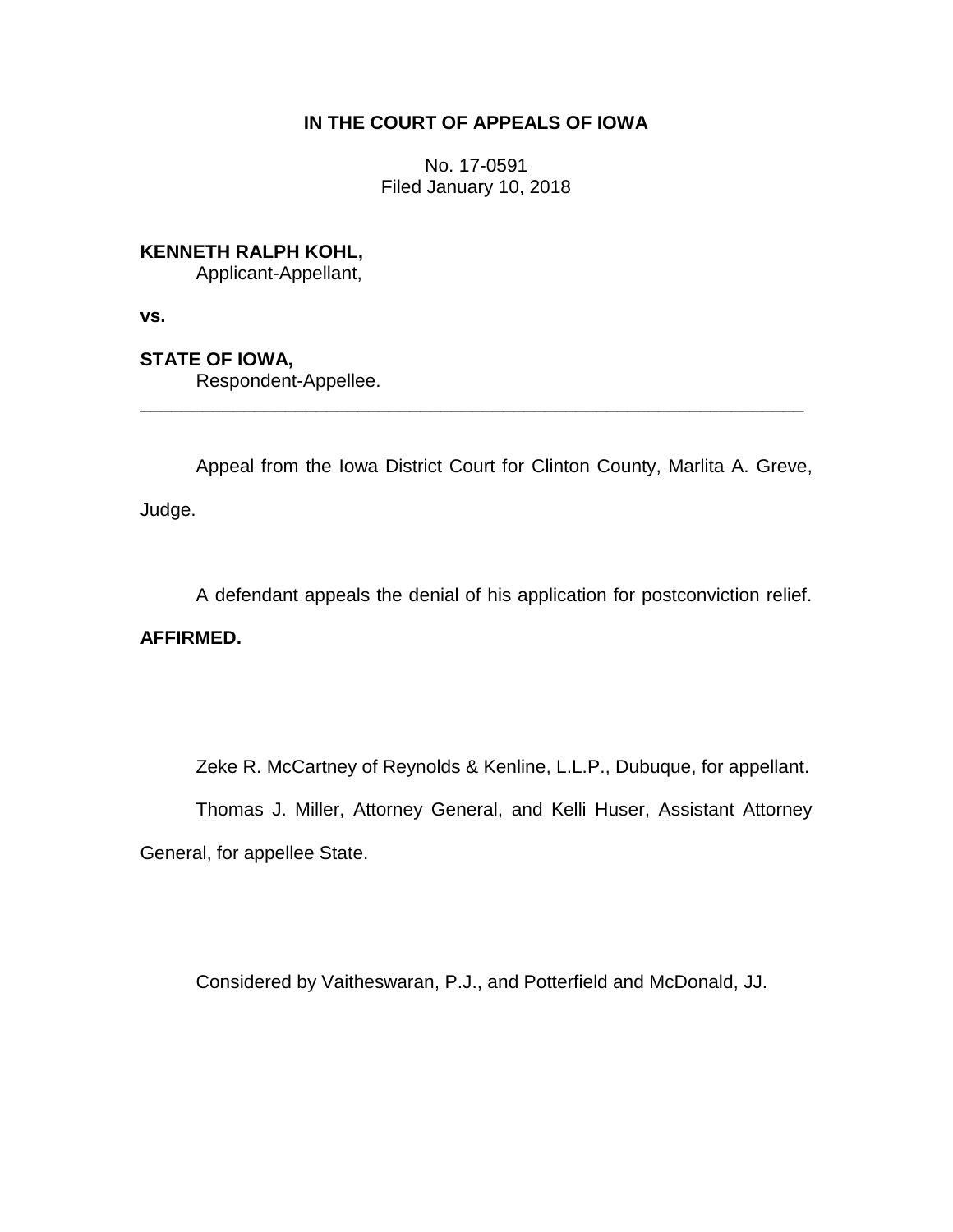## **POTTERFIELD, Judge.**

Kenneth Kohl appeals the denial of his application for postconviction relief filed after his 2013 resentencing. Kohl argues double jeopardy prevents the district court from amending his sentence to reflect Iowa Code section 901A.2's special sentence for sex offenses because he had already served part of his prison term.

## **I. Background Facts and Proceedings.**

In 2003 Kohl pled guilty and was sentenced to multiple offenses: two counts of third-degree sexual abuse, in violation of Iowa Code sections 709.1 and 709.4(1) (2003); indecent exposure, enhanced, in violation of Iowa Code sections 709.9 and 901A.2; and two counts of indecent contact with a child, enhanced, in violation of Iowa Code sections 709.12(1) or (2) and 901A.2. Kohl was sentenced to indeterminate prison sentences not to exceed ten years for each count of thirddegree sexual abuse, a term not to exceed two years for indecent exposure, and terms not to exceed four years for each enhanced count of indecent contact with a child. The court ordered all sentences to run consecutively for a total indeterminate prison sentence of thirty years.

In August 2013 the court filed an amended sentencing order to add two years of parole or work release under Iowa Code section 901A.2(8) to Kohl's sentences. Section 901A.2(8) applies to Kohl's convictions for indecent exposure and indecent contact with a child. In September 2013 Kohl filed a motion for correction of an illegal sentence, and the motion was denied. Kohl filed a motion for clarification of sentence in September 2015; that motion was denied in October 2015. Kohl filed an application for postconviction relief in November 2015. Meanwhile, Kohl filed a notice of appeal from the denials of his motion for

2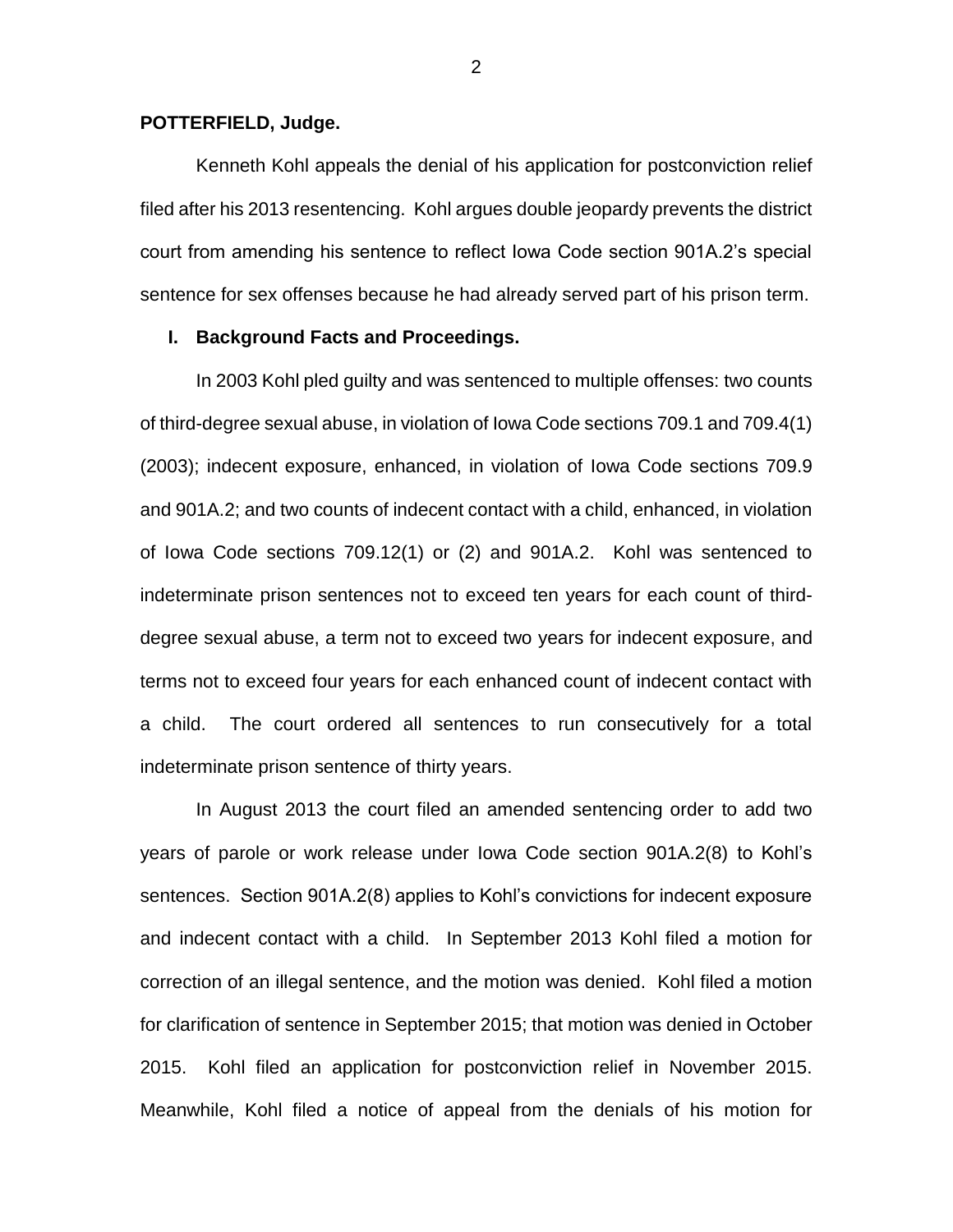correction of an illegal sentence and motion for clarification of sentence. In March 2016, the Iowa Supreme Court issued an order dismissing the appeals and indicating that Kohl's proper remedy was postconviction relief. Kohl filed an amended application for postconviction relief in September 2016, and the district court denied his application in March 2017.

Kohl appeals.

#### **II. Standard of Review.**

Postconviction-relief proceedings are "actions at law and are reviewed on error." *Osborn v. State*, 573 N.W.2d 917, 920 (Iowa 1998) (citation omitted). However, if the postconviction-relief proceeding has constitutional implications, "we make our own evaluation of the totality of the circumstances in a de novo review." *Id.* 

### **III. Discussion.**

 $\overline{a}$ 

The double jeopardy clause of the Fifth Amendment of the United States Constitution provides that no person shall "be subject to the same offence to be twice put in jeopardy of life or limb." U.S. Const. amend. V. Kohl argues double jeopardy prohibits extension of his sentence because he had a legitimate expectation of finality when the extension was imposed ten years after his original sentencing.<sup>1</sup> The State argues Kohl did not have a legitimate expectation of finality

 $1$  Kohl asserts both a federal and state constitutional claim. Where, as here, a "party raises issues under the Iowa Constitution and the Federal Constitution, but does not suggest a different standard be applied under the Iowa Constitution, we generally apply the federal standard." *State v. Edouard*, 854 N.W.2d 421, 452 (Iowa 2014) (Appel, J., concurring specially), *overruled on other grounds by Alcala v. Marriott Int'l., Inc.*, 880 N.W.2d 699 (Iowa 2016).